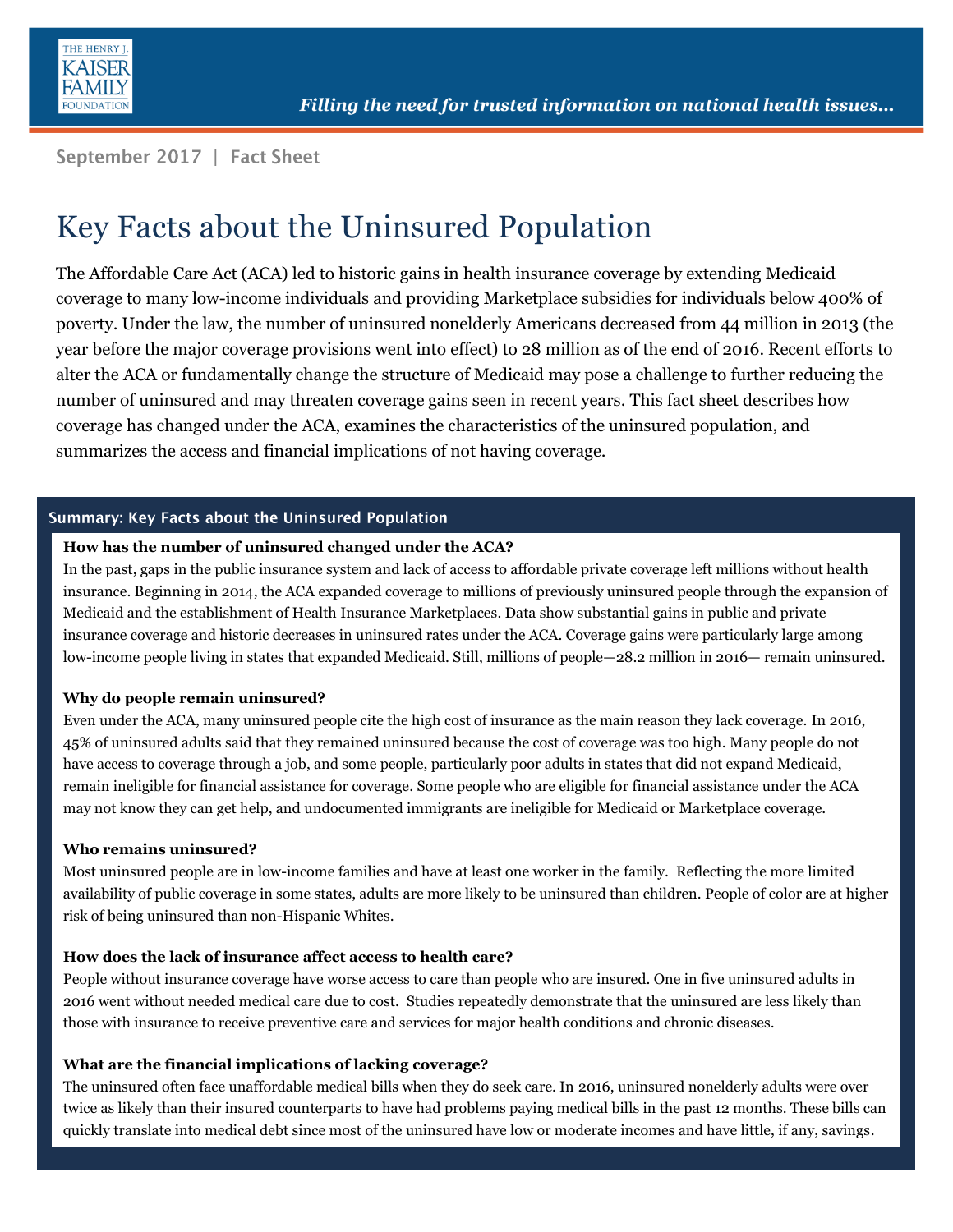# How has the number of uninsured changed under the ACA?

In the past, gaps in the public insurance system and lack of access to affordable private coverage left millions without health insurance, and the number of uninsured Americans grew over time, particularly during periods of economic downturns. By 2013, more than 44 million people lacked coverage. Under the ACA, as of 2014, Medicaid coverage has been expanded to nearly all adults with incomes at or below 138% of poverty in states that have expanded their programs, and tax credits are available for people who purchase coverage through a health insurance marketplace. Millions of people have enrolled in these new coverage options, and the uninsured rate has dropped to a historic low. Coverage gains were particularly large among low-income adults living in states that expanded Medicaid. Still, millions of people—28.2 million nonelderly individuals in 2016 remain without coverage. 1

#### Key Details:

- The share of the nonelderly population that was uninsured hovered around 16% between 1995 and 2007, then peaked during the ensuing economic recession (Figure 1). As early provisions of the ACA went into effect in 2010, and as the economy improved, the uninsured rate began to drop. When the major ACA coverage provisions went into effect in 2014, the uninsured rate dropped dramatically and continued to fall in subsequent years. In 2016, the nonelderly uninsured rate was 10.4%, the lowest in decades.
- Coverage gains from 2013 to 2016 were particularly large among groups targeted by the ACA, including adults and poor and lowincome individuals. The uninsured rate among nonelderly adults, who are more likely than children to be uninsured, dropped from 20.4% in 2013 to 12.4% in 2015, a 39% decline. In addition, between 2013 and 2016, the uninsured rate declined substantially for poor and near-poor nonelderly individuals (Figure 2). People of color, who had higher uninsured rates than non-Hispanic Whites prior to 2014,



#### **Percentage Point Change in Uninsured Rate among the Nonelderly Population by Selected Characteristics, 2013-2016**



had larger coverage gains than non-Hispanic Whites. Though uninsured rates dropped across all states, they dropped more in states that chose to expand Medicaid (Figure 2). (See Appendix A for state-by-state data on changes in the uninsured rate).

 Coverage gains were seen in new ACA coverage options. As of February 2017, over 10 million people were enrolled in state or federal Marketplace plans,<sup>2</sup> and as of June 2017, Medicaid enrollment had grown by over 17 million (29%) since the period before open enrollment (which started in October 2013). 3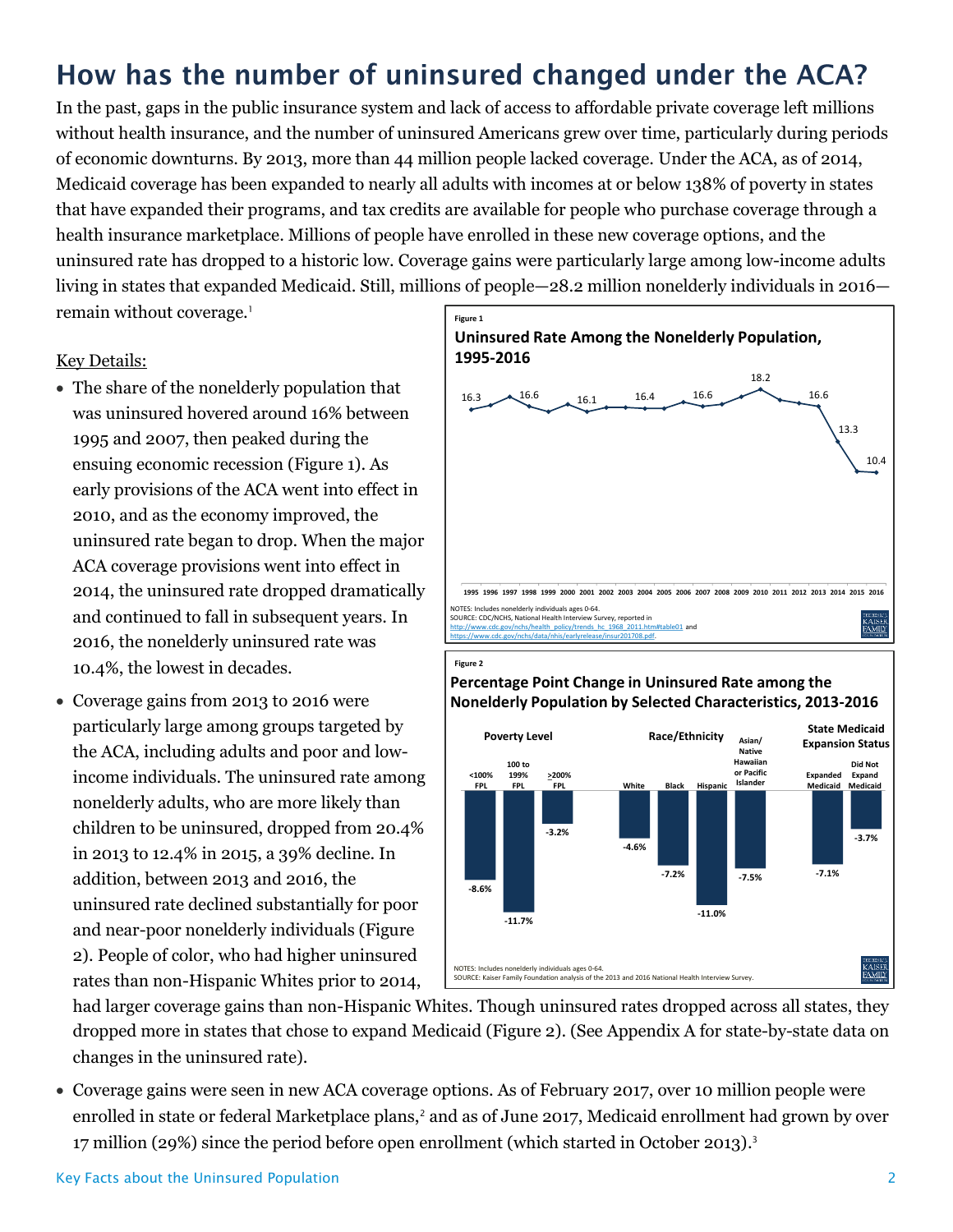## Why do people remain uninsured?

Most of the nonelderly in the United States obtain health insurance through an employer, but not all workers are offered employer-sponsored coverage or, if offered, can afford their share of the premiums. Medicaid covers many low-income individuals, and financial assistance for Marketplace coverage is available for many moderate-income people. However, Medicaid eligibility for adults remains limited in some states, and few people can afford to purchase coverage without financial assistance. Some people who are eligible for coverage under the ACA may not know they can get help, and others may still find the cost of coverage prohibitive.

### Key Details:

 Cost still poses a major barrier to coverage for the uninsured. In 2016, 45% of uninsured nonelderly adults said they were uninsured because the cost is too high, making it the most common reason cited for being uninsured (Figure 3). Though financial assistance is available to many of the remaining uninsured under the ACA, <sup>4</sup> not everyone who is uninsured is eligible for free or subsidized coverage. In addition, some uninsured who are eligible for help may not be aware of coverage options or may face



barriers to enrollment.<sup>5</sup> Outreach and enrollment assistance was key to facilitating both initial and ongoing enrollment in ACA coverage, but these programs face challenges due to funding cuts and high demand.<sup>6</sup>

- Access to health coverage changes as a person's situation changes. In 2016, 22% of uninsured nonelderly adults said they were uninsured because the person who carried the health coverage in their family lost their job or changed employers (Figure 3). One in ten was uninsured because of a marital status change, the death of a spouse or parent, or loss of eligibility due to age or leaving school (10%), and some lost Medicaid because of a new job/increase in income or the plan stopping after pregnancy (12%).
- As indicated above, not all workers have access to coverage through their job. In 2016, 74% of nonelderly uninsured workers worked for an employer that did not offer health benefits to the worker.<sup>7</sup> Moreover, nine out of ten uninsured workers who do not take up an offer of employer-sponsored coverage report cost as the main reason for declining (90%). <sup>8</sup> From 2006 to 2016, total premiums for family coverage increased by 58%, and the worker's share increased by 78%, outpacing wage growth.<sup>9</sup>
- Medicaid and CHIP are available for low-income children, but eligibility for adults is more limited. As of January 2017, 31 states plus DC had expanded Medicaid eligibility for adults under the ACA. <sup>10</sup> However, in states that have not expanded Medicaid, eligibility for adults remains limited, with median eligibility level for parents at just 44% of poverty and adults without dependent children ineligible in most cases. <sup>11</sup> Millions of poor uninsured adults fall in a "coverage gap" because they earn too much to qualify for Medicaid but not enough to qualify for Marketplace premium tax credits.<sup>12</sup>
- Undocumented immigrants are ineligible for Medicaid or Marketplace coverage.<sup>13</sup> While lawfully-present immigrants under 400% of poverty are eligible for Marketplace tax credits, only those who have passed a five-year waiting period after receiving qualified immigration status can qualify for Medicaid.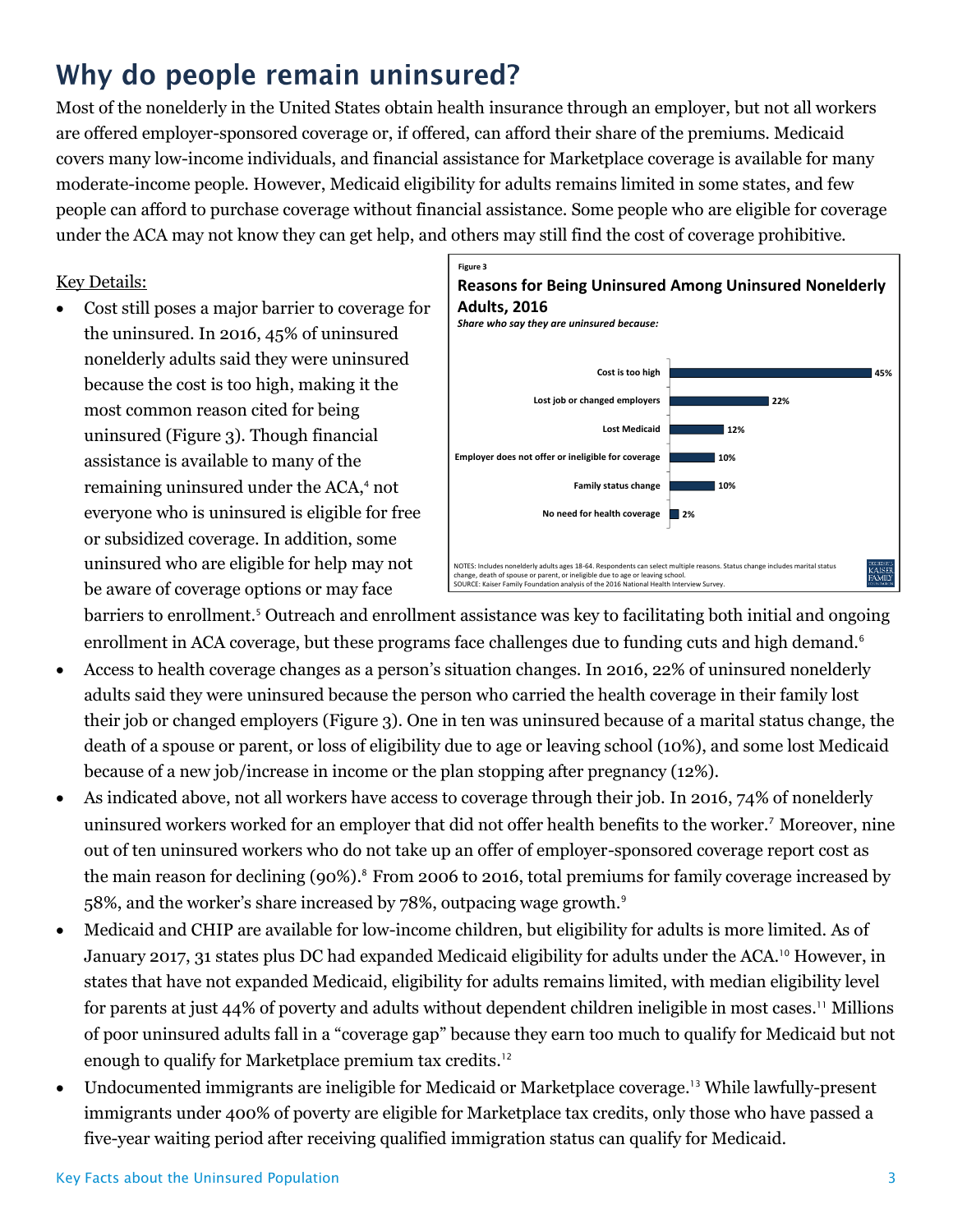## Who remains uninsured?

Most remaining uninsured people are in working families, are in families with low incomes, and are nonelderly adults. <sup>14</sup> Reflecting income and the availability of public coverage, people who live in the South or West are more likely to be uninsured. Most who remain uninsured have been without coverage for long periods of time.

## Key Details:

- $\bullet$  In 2016, three quarters of the uninsured (75%) had at least one full-time worker in their family, and an additional 11% had a part-time worker in their family (Figure 4).
- Individuals below poverty<sup>15</sup> are at the highest risk of being uninsured. In total, eight in ten of the uninsured were in families with incomes below 400% of poverty in 2016 (Figure 4).
- While a plurality (44%) of the uninsured are non-Hispanic Whites, people of color are at higher risk of being uninsured than Whites. People of color make up 42% of the nonelderly U.S. population but account for over half of the total nonelderly uninsured population (Figure 4). Hispanics and Blacks have significantly higher uninsured rates (16.9% and 11.7%, respectively) than Whites  $(7.6\%)$ .<sup>16</sup>
- Most (85%) of the uninsured are nonelderly adults. The uninsured rate among children was just 5% in 2016, less than half the rate among nonelderly adults  $(12\%)$ ,<sup>17</sup> largely due to broader availability of Medicaid/CHIP for children than for adults.
- Most of the uninsured (78%) are U.S. citizens, and 22% are non-citizens.<sup>18</sup> Uninsured noncitizens include both lawfully present and



undocumented immigrants. Undocumented immigrants are ineligible for federally funded health coverage, but legal immigrants can qualify for subsidies in the Marketplaces and those who have been in the country for more than five years are eligible for Medicaid.<sup>19</sup>

- Uninsured rates vary by state and by region, with individuals living in the South and West the most likely to be uninsured. The eight out of the twelve states with the highest uninsured rates in 2016 were in the South (Figure 5 and Appendix A). This variation reflects different economic conditions, state expansion status, availability of employer-based coverage, and demographics.
- Over two-thirds (68%) of the remaining uninsured in 2016 have been without coverage for more than a year.<sup>20</sup> People who have been without coverage for long periods may be particularly hard to reach in outreach and enrollment efforts.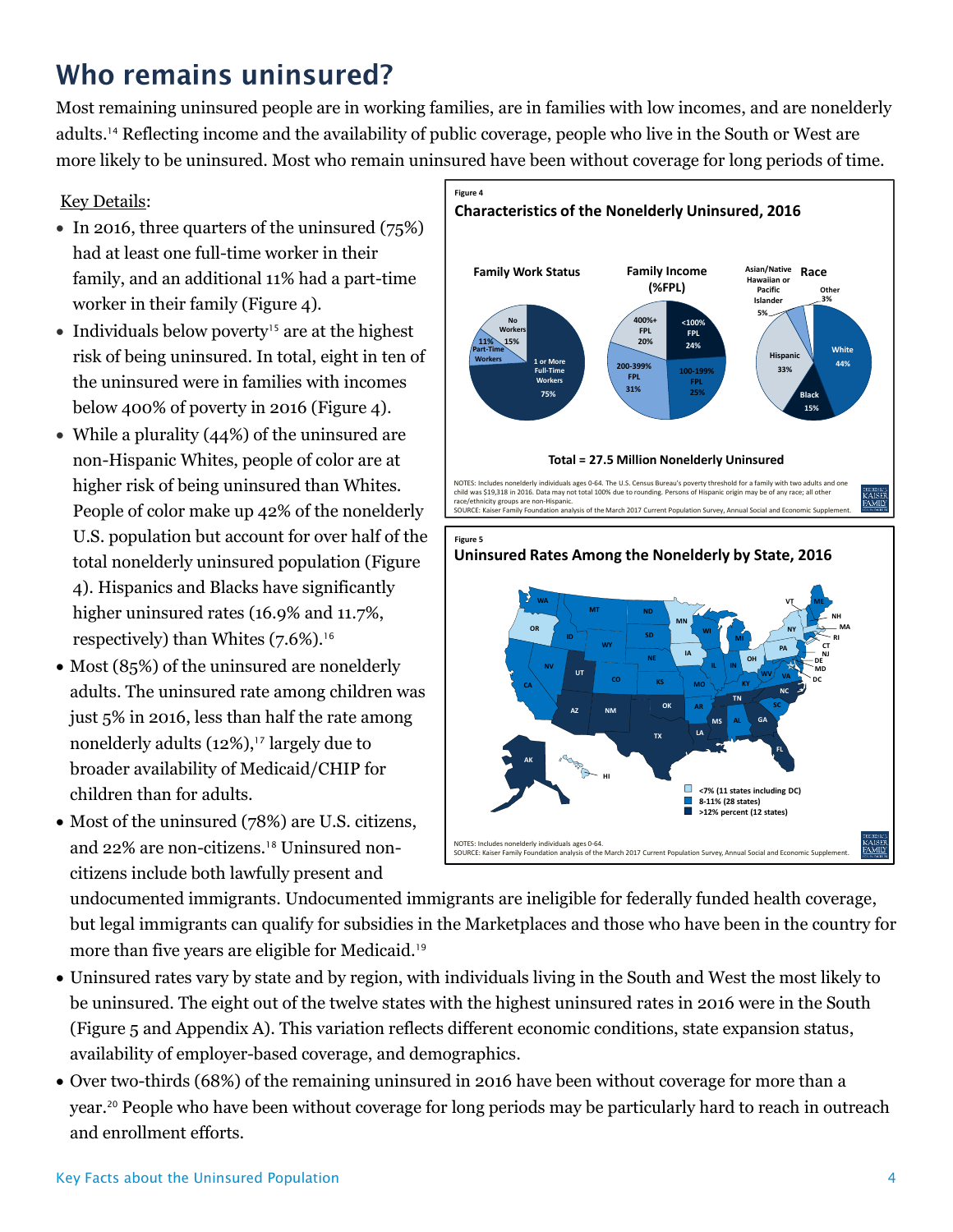## How does the lack of insurance affect access to health care?

Health insurance makes a difference in whether and when people get necessary medical care, where they get their care, and ultimately, how healthy they are. Uninsured adults are far more likely than those with insurance to postpone health care or forgo it altogether. The consequences can be severe, particularly when preventable conditions or chronic diseases go undetected.

### Key Details:

 Studies repeatedly demonstrate that the uninsured are less likely than those with insurance to receive preventive care and services for major health conditions and chronic diseases.21, 22 One in five (20%) nonelderly adults without coverage say that they went without care in the past year because of cost compared to 3% of adults with private coverage and 8% of adults with public coverage. Part of the reason for poor access among the uninsured is that many (50%) do not have a regular place to go when they are sick or need medical advice (Figure 6).



- Because of the cost of care, many uninsured people do not obtain the treatments their health care providers recommend for them. In 2016, uninsured nonelderly adults were three times as likely as adults with private coverage to say that they postponed or did not get a needed prescription drug due to cost  $(18\% \text{ vs. } 6\%).^{23}$ And while insured and uninsured people who are injured or newly diagnosed with a chronic condition receive similar plans for follow-up care, people without health coverage are less likely than those with coverage to obtain all the recommended services.<sup>24</sup>
- Because people without health coverage are less likely than those with insurance to have regular outpatient care, they are more likely to be hospitalized for avoidable health problems and to experience declines in their overall health. When they are hospitalized, uninsured people receive fewer diagnostic and therapeutic services and also have higher mortality rates than those with insurance.<sup>25,26,27,28</sup>
- Research demonstrates that gaining health insurance improves access to health care considerably and diminishes the adverse effects of having been uninsured. A seminal study of a Medicaid expansion in Oregon found that uninsured adults who gained Medicaid coverage were more likely to receive care than their counterparts who did not gain coverage.<sup>29</sup> A comprehensive review of research on the effects of the ACA Medicaid expansion finds that expansion led to positive effects on access to care, utilization of services, the affordability of care, and financial security among the low-income population. 30
- Public hospitals, community clinics and health centers, and local providers that serve disadvantaged communities provide a crucial health care safety net for uninsured people. However, safety net providers have limited resources and service capacity, and not all uninsured people have geographic access to a safety net provider.31,32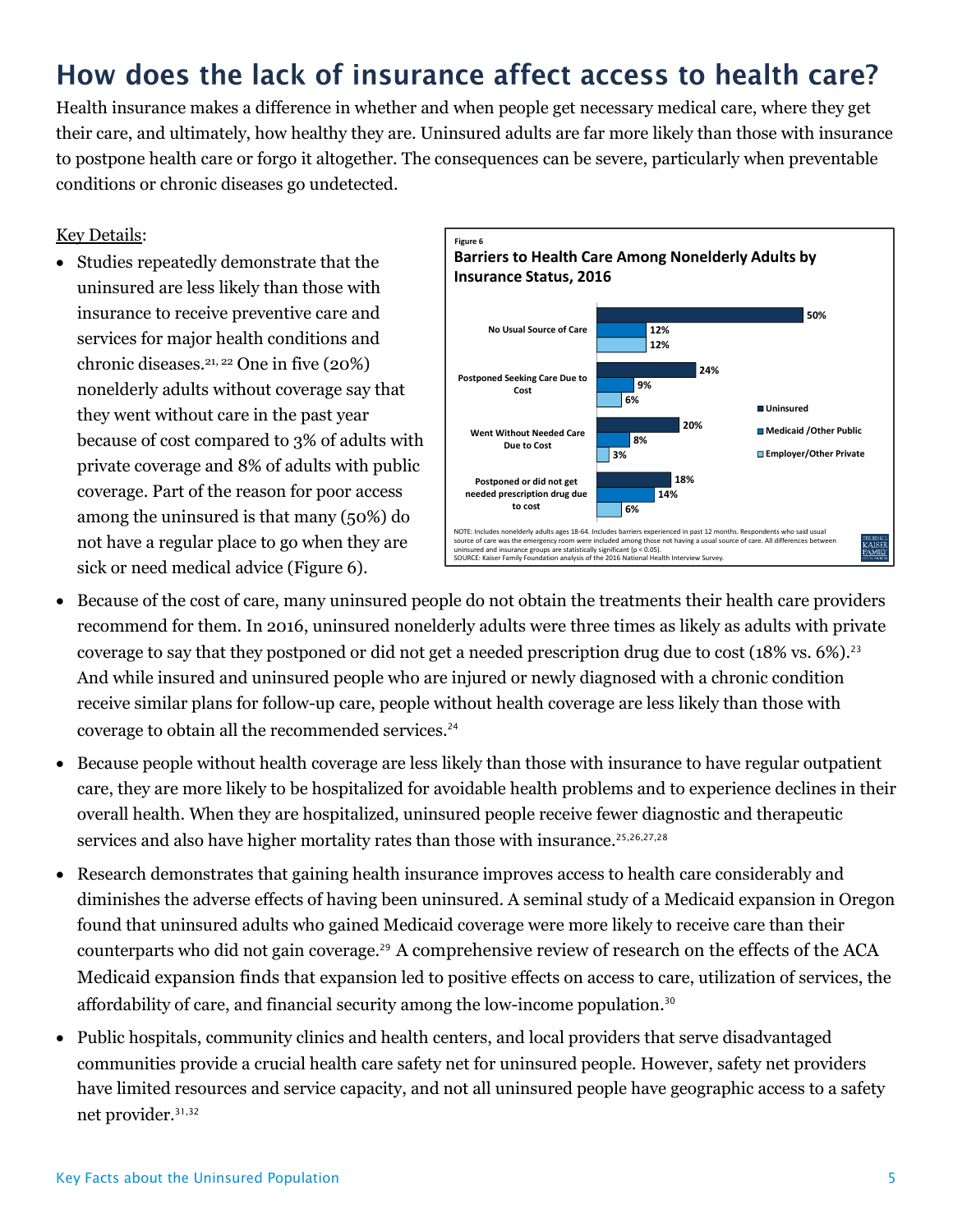# What are the financial implications of lack of coverage?

The uninsured often face unaffordable medical bills when they do seek care. These bills can quickly translate into medical debt since most of the uninsured have low or moderate incomes and have little, if any, savings.<sup>33</sup>

## Key Details:

- Those without insurance for an entire year pay for one-fifth of their care out-of-pocket.<sup>34</sup> In addition, hospitals frequently charge uninsured patients much higher rates than those paid by private health insurers and public programs.<sup>35,36</sup>
- Medical bills can put great strain on the uninsured and threaten their financial wellbeing. In 2016, nonelderly uninsured adults were over twice as likely as those with insurance to have problems paying medical bills (29% vs. 14%; Figure 7) with two thirds



of uninsured who had medical bill problems unable to pay their medical bills at all (67%).<sup>37</sup> Uninsured adults are also more likely to face negative consequences due to medical bills, such as using up savings, having difficulty paying for necessities, borrowing money, or having medical bills sent to collection.<sup>38</sup>

- Uninsured nonelderly adults are also much more likely than their insured counterparts to lack confidence in their ability to afford usual medical costs and major medical expenses or emergencies. Uninsured nonelderly adults are over twice as likely as insured adults to worry about being able to pay costs for normal health care (62% vs. 26%; Figure 7). Furthermore, three quarters of uninsured nonelderly adults (75%) say they are very or somewhat worried about paying medical bills if they get sick or have an accident, compared to 44% of insured adults.
- Lacking insurance coverage puts people at risk of medical debt. In 2016, three in ten (30%) of uninsured nonelderly adults said they were paying off least one medical bill over time (Figure 7). Medical debts contribute to over half (52%) of debt collections actions that appear on consumer credit reports in the United States<sup>39</sup> and contribute to almost half of all bankruptcies in the United States.<sup>40</sup> Uninsured people are more at risk of falling into medical bankruptcy than people with insurance.<sup>41</sup>
- Though the uninsured are typically billed for medical services they use, when they cannot pay these bills, the costs may become bad debt or uncompensated care for providers. State, federal, and private funds defray some but not all of these costs. With the expansion of coverage under the ACA, providers are seeing reductions in uncompensated care costs, particularly in states that expanded Medicaid. 42
- Research suggests that gaining health coverage improves the affordability of care and financial security among the low-income population. Multiple studies of the ACA have found larger declines in trouble paying medical bills in expansion states relative to non-expansion states. A separate study found that, among those residing in areas with high shares of low-income, uninsured individuals, Medicaid expansion significantly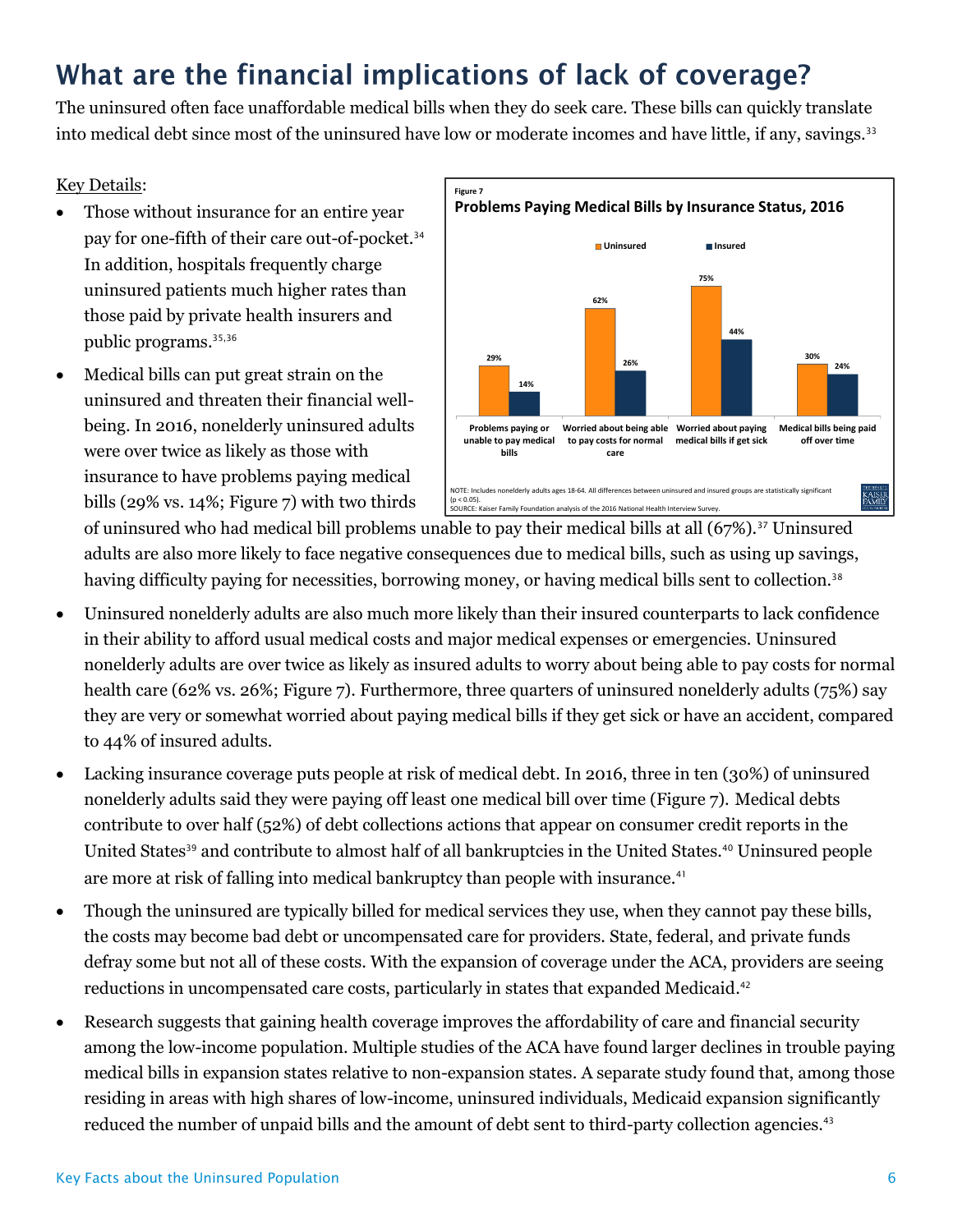# **Conclusion**

Millions of people have gained coverage under the ACA provisions that went into effect in 2014, and current debate over rolling back ACA coverage threaten these gains in coverage and make it difficult to reach the 28 million who remain without coverage. Proposed policies to change the structure of the Medicaid program or cut back subsidies for Marketplace coverage may lead to even more uninsured individuals. On the other hand, if additional states opt to expand Medicaid as allowed under the ACA, there may be additional coverage gains as low-income individuals gain access to affordable coverage. Going without coverage can have serious health consequences for the uninsured because they receive less preventive care, and delayed care often results in serious illness or other health problems. Being uninsured also can have serious financial consequences. The outcome of current debate over health coverage policy in the United States has substantial implications for people's coverage, access, and overall health and well-being.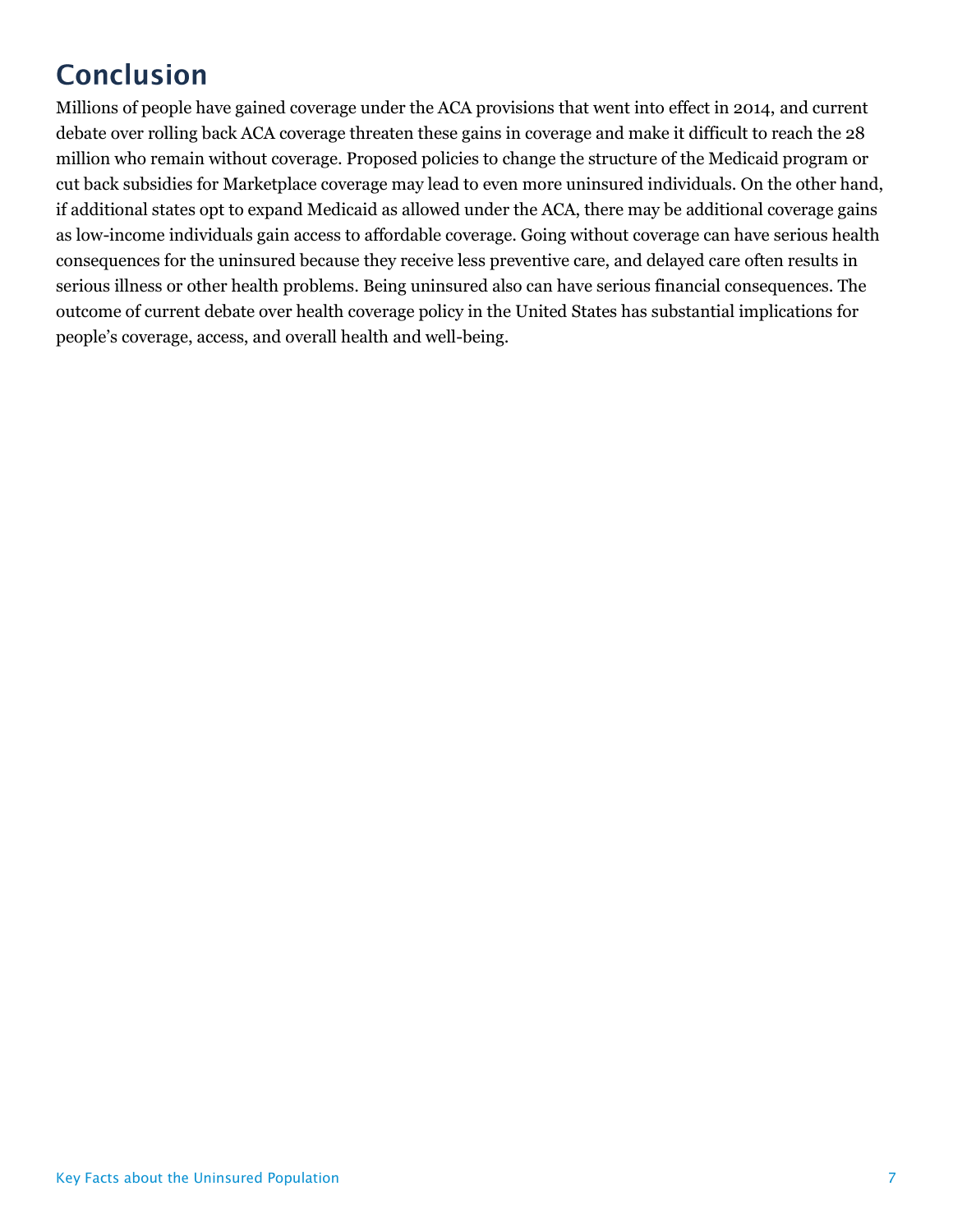| Appendix A: Uninsured Rate Among the Nonelderly by State, 2013-2016 |                        |                        |                                    |                                         |  |  |  |  |  |  |
|---------------------------------------------------------------------|------------------------|------------------------|------------------------------------|-----------------------------------------|--|--|--|--|--|--|
|                                                                     | 2013 Uninsured<br>Rate | 2016 Uninsured<br>Rate | <b>Change in Uninsured</b><br>Rate | Change in Number of<br><b>Uninsured</b> |  |  |  |  |  |  |
| <b>Expansion States</b>                                             | 13.6%                  | 8.1%                   | $-5.5%$                            | $-9,110,784$                            |  |  |  |  |  |  |
| Alaska                                                              | 15.8%                  | 15.2%                  | $-0.5%$                            | $-4,605$                                |  |  |  |  |  |  |
| Arizona                                                             | 21.2%                  | 14.0%                  | $-7.1%$                            | $-383,719$                              |  |  |  |  |  |  |
| Arkansas                                                            | 17.8%                  | 9.1%                   | $-8.7%$                            | $-206,013$                              |  |  |  |  |  |  |
| California                                                          | 16.4%                  | 8.7%                   | $-7.6%$                            | $-2,526,529$                            |  |  |  |  |  |  |
| Colorado                                                            | 13.8%                  | 10.8%                  | $-3.1%$                            | $-139,372$                              |  |  |  |  |  |  |
| Connecticut                                                         | 11.8%                  | 7.2%                   | $-4.6%$                            | $-145,215$                              |  |  |  |  |  |  |
| Delaware                                                            | 8.3%                   | 10.6%                  | 2.3%                               | 20,756                                  |  |  |  |  |  |  |
| District of Columbia                                                | 8.9%                   | 5.9%                   | $-2.9%$                            | $-15,885$                               |  |  |  |  |  |  |
| Hawaii                                                              | 5.7%                   | 6.3%                   | 0.6%                               | 7,414                                   |  |  |  |  |  |  |
| Illinois                                                            | 11.9%                  | 8.6%                   | $-3.3%$                            | $-403,107$                              |  |  |  |  |  |  |
| Indiana                                                             | 14.6%                  | 7.6%                   | $-7.0%$                            | $-382,508$                              |  |  |  |  |  |  |
| lowa                                                                | 9.5%                   | 6.2%                   | $-3.3%$                            | $-87,375$                               |  |  |  |  |  |  |
| Kentucky                                                            | 16.3%                  | 7.2%                   | $-9.1%$                            | $-351,749$                              |  |  |  |  |  |  |
| Louisiana                                                           | 16.4%                  | 12.1%                  | $-4.3%$                            | $-158,238$                              |  |  |  |  |  |  |
| Maryland                                                            | 13.3%                  | 7.2%                   | $-6.0%$                            | $-309,202$                              |  |  |  |  |  |  |
| Massachusetts                                                       | 3.6%                   | 6.4%                   | 2.7%                               | 161,492                                 |  |  |  |  |  |  |
| Michigan                                                            | 12.1%                  | 7.4%                   | $-4.8%$                            | $-412,911$                              |  |  |  |  |  |  |
| Minnesota                                                           | 7.9%                   | 6.9%                   | $-1.0%$                            | $-52,380$                               |  |  |  |  |  |  |
| Montana                                                             | 19.0%                  | 8.5%                   | $-10.4%$                           | $-85,493$                               |  |  |  |  |  |  |
| Nevada                                                              | 22.0%                  | 10.2%                  | $-11.8%$                           | $-270,526$                              |  |  |  |  |  |  |
| New Hampshire                                                       | 13.2%                  | 7.6%                   | $-5.6%$                            | $-65,367$                               |  |  |  |  |  |  |
| New Jersey                                                          | 13.4%                  | 9.0%                   | $-4.4%$                            | $-339,457$                              |  |  |  |  |  |  |
| <b>New Mexico</b>                                                   | 19.5%                  | 13.0%                  | $-6.5%$                            | $-112,780$                              |  |  |  |  |  |  |
| New York                                                            | 11.1%                  | 6.6%                   | $-4.5%$                            | $-775,319$                              |  |  |  |  |  |  |
| North Dakota                                                        | 12.1%                  | 8.9%                   | $-3.2%$                            | $-19,617$                               |  |  |  |  |  |  |
| Ohio                                                                | 13.9%                  | 6.5%                   | $-7.4%$                            | -708,788                                |  |  |  |  |  |  |
| Oregon                                                              | 14.2%                  | 6.2%                   | $-8.0%$                            | $-257,142$                              |  |  |  |  |  |  |
| Pennsylvania                                                        | 11.6%                  | 5.7%                   | $-5.9%$                            | $-647,343$                              |  |  |  |  |  |  |
| Rhode Island                                                        | 10.7%                  | 5.8%                   | $-5.0%$                            | $-43,871$                               |  |  |  |  |  |  |
| Vermont                                                             | 9.1%                   | 6.5%                   | $-2.6%$                            | $-13,549$                               |  |  |  |  |  |  |
| Washington                                                          | 13.4%                  | 8.1%                   | $-5.4%$                            | $-299,746$                              |  |  |  |  |  |  |
| West Virginia                                                       | 14.2%                  | 8.8%                   | $-5.4%$                            | $-82,642$                               |  |  |  |  |  |  |
| <b>Non-Expansion States</b>                                         | 18.1%                  | 13.3%                  | $-4.8%$                            | $-4,575,853$                            |  |  |  |  |  |  |
| Alabama                                                             | 17.8%                  | 10.1%                  | $-7.7%$                            | $-305,483$                              |  |  |  |  |  |  |
| Florida                                                             | 22.0%                  | 14.6%                  | $-7.5%$                            | $-1,128,462$                            |  |  |  |  |  |  |
| Georgia                                                             | 18.5%                  | 13.7%                  | $-4.7%$                            | $-334,624$                              |  |  |  |  |  |  |
| Idaho                                                               | 16.8%                  | 10.2%                  | $-6.6%$                            | $-87,058$                               |  |  |  |  |  |  |
| Kansas                                                              | 11.5%                  | 9.8%                   | $-1.7%$                            | $-41,999$                               |  |  |  |  |  |  |
| Maine                                                               | 11.3%                  | 8.7%                   | $-2.6%$                            | $-30,792$                               |  |  |  |  |  |  |
| Mississippi                                                         | 16.4%                  | 13.9%                  | $-2.6%$                            | $-63,174$                               |  |  |  |  |  |  |
| Missouri                                                            | 13.1%                  | 9.8%                   | $-3.2%$                            | $-168,358$                              |  |  |  |  |  |  |
| Nebraska                                                            | 10.6%                  | 8.2%                   | $-2.4%$                            | $-38,713$                               |  |  |  |  |  |  |
| <b>North Carolina</b>                                               | 17.3%                  | 12.4%                  | $-5.0%$                            | $-377,650$                              |  |  |  |  |  |  |
| Oklahoma                                                            | 18.1%                  | 12.4%                  | $-5.7%$                            | $-163,857$                              |  |  |  |  |  |  |
| South Carolina                                                      | 18.9%                  | 10.8%                  | $-8.1%$                            | $-297,343$                              |  |  |  |  |  |  |
| South Dakota                                                        | 11.6%                  | 9.4%                   | $-2.2%$                            | $-15,268$                               |  |  |  |  |  |  |
| Tennessee                                                           | 15.2%                  | 13.2%                  | $-2.0%$                            | $-90,107$                               |  |  |  |  |  |  |
| Texas                                                               | 22.8%                  | 17.1%                  | $-5.7%$                            | $-1,191,130$                            |  |  |  |  |  |  |
| Utah                                                                | 13.7%                  | 13.5%                  | $-0.2%$                            | 16,342                                  |  |  |  |  |  |  |
| Virginia                                                            | 13.1%                  | 11.5%                  | $-1.7%$                            | $-125,841$                              |  |  |  |  |  |  |
| Wisconsin                                                           | 10.4%                  | 8.3%                   | $-2.2%$                            | $-98,298$                               |  |  |  |  |  |  |
| Wyoming                                                             | 17.5%                  | 11.2%                  | $-6.3%$                            | $-34,040$                               |  |  |  |  |  |  |
|                                                                     |                        |                        |                                    |                                         |  |  |  |  |  |  |

SOURCE: Kaiser Family Foundation analysis of the March 2017 Current Population Survey, Annual Social and Economic Supplement.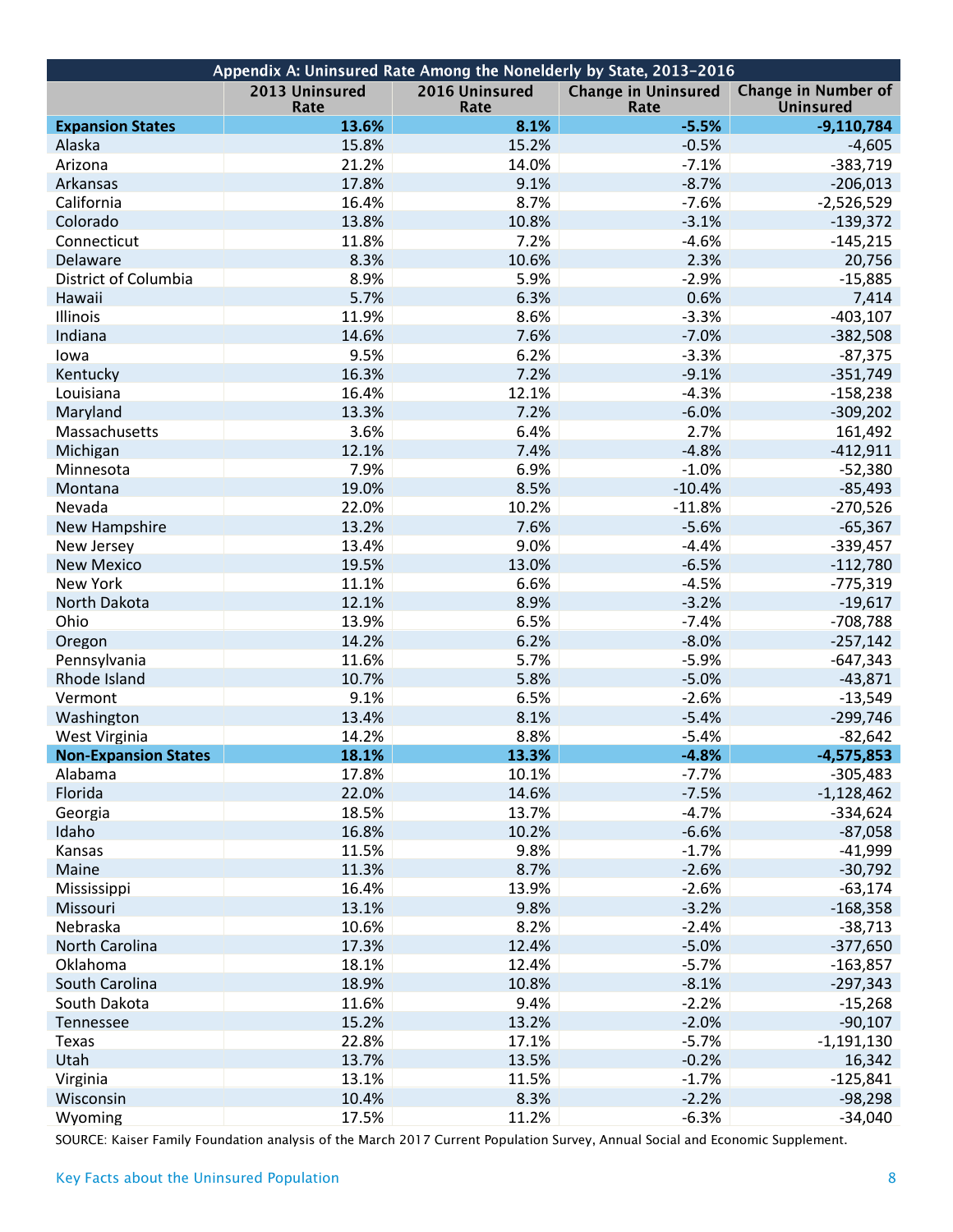| Appendix Table B: Characteristics of the Nonelderly Uninsured, 2016 |                          |                          |                                |                                |                   |  |  |  |
|---------------------------------------------------------------------|--------------------------|--------------------------|--------------------------------|--------------------------------|-------------------|--|--|--|
|                                                                     | Nonelderly<br>(millions) | Percent of<br>Nonelderly | <b>Uninsured</b><br>(millions) | <b>Percent of</b><br>Uninsured | Uninsured<br>Rate |  |  |  |
| <b>Total Nonelderly</b>                                             | 271.1                    | 100.0%                   | 27.5                           | 100.0%                         | 10.1%             |  |  |  |
| Age                                                                 |                          |                          |                                |                                |                   |  |  |  |
| <b>Children - Total</b>                                             | 78.2                     | 28.8%                    | 4.2                            | 15.3%                          | 5.4%              |  |  |  |
| <b>Nonelderly Adults - Total</b>                                    | 192.9                    | 71.2%                    | 23.3                           | 84.7%                          | 12.1%             |  |  |  |
| Adults 19 - 25                                                      | 29.8                     | 11.0%                    | 3.9                            | 14.2%                          | 13.1%             |  |  |  |
| Adults 26 - 34                                                      | 39.7                     | 14.7%                    | 6.2                            | 22.7%                          | 15.7%             |  |  |  |
| Adults 35 - 44                                                      | 40.0                     | 14.8%                    | 5.3                            | 19.1%                          | 13.1%             |  |  |  |
| Adults 45 - 54                                                      | 42.0                     | 15.5%                    | 4.3                            | 15.8%                          | 10.3%             |  |  |  |
| Adults 55 - 64                                                      | 41.3                     | 15.2%                    | 3.5                            | 12.8%                          | 8.5%              |  |  |  |
| <b>Annual Family Income</b>                                         |                          |                          |                                |                                |                   |  |  |  |
| $<$ \$20,000                                                        | 35.9                     | 13.3%                    | 6.7                            | 24.3%                          | 18.6%             |  |  |  |
| $$20,000 - $40,000$                                                 | 43.1                     | 15.9%                    | 6.8                            | 24.9%                          | 15.9%             |  |  |  |
| $$40,000 +$                                                         | 192.1                    | 70.8%                    | 13.9                           | 50.8%                          | 7.3%              |  |  |  |
| <b>Family Poverty Level</b>                                         |                          |                          |                                |                                |                   |  |  |  |
| $<$ 100%                                                            | 36.5                     | 13.5%                    | 6.5                            | 23.6%                          | 17.7%             |  |  |  |
| 100% - < 200%                                                       | 44.2                     | 16.3%                    | 6.8                            | 24.7%                          | 15.3%             |  |  |  |
| 200% - <400%                                                        | 78.8                     | 29.1%                    | 8.6                            | 31.4%                          | 10.9%             |  |  |  |
| 400%+                                                               | 111.6                    | 41.2%                    | 5.6                            | 20.4%                          | 5.0%              |  |  |  |
| <b>Household Type</b>                                               |                          |                          |                                |                                |                   |  |  |  |
| Single Adults Living Alone                                          | 45.0                     | 16.6%                    | 6.7                            | 24.5%                          | 15.0%             |  |  |  |
| Single Adults Living Together                                       | 35.7                     | 13.2%                    | 4.9                            | 17.7%                          | 13.6%             |  |  |  |
| <b>Married Adults</b>                                               | 37.1                     | 13.7%                    | 3.2                            | 11.5%                          | 8.5%              |  |  |  |
|                                                                     |                          |                          |                                |                                |                   |  |  |  |
| 1 Parent with Children                                              | 23.4                     | 8.6%                     | 2.2                            |                                | 9.5%              |  |  |  |
|                                                                     |                          |                          | 5.5                            | 8.1%<br>19.9%                  | 6.6%              |  |  |  |
| 2 Parents with Children                                             | 83.4                     | 30.7%                    |                                |                                |                   |  |  |  |
| Multigenerational                                                   | 14.2                     | 5.2%                     | 1.6                            | 5.9%                           | 11.4%             |  |  |  |
| Other with Children                                                 | 32.3                     | 11.9%                    | 3.4                            | 12.4%                          | 10.5%             |  |  |  |
| <b>Family Work Status</b>                                           |                          |                          |                                |                                |                   |  |  |  |
| 2+ Full-time                                                        | 93.4                     | 34.4%                    | 6.8                            | 24.8%                          | 7.3%              |  |  |  |
| 1 Full-time                                                         | 131.1                    | 48.4%                    | 13.7                           | 49.9%                          | 10.4%             |  |  |  |
| Only Part-time                                                      | 19.4                     | 7.2%                     | 2.9                            | 10.7%                          | 15.1%             |  |  |  |
| Non-Workers                                                         | 27.2                     | 10.0%                    | 4.0                            | 14.6%                          | 14.7%             |  |  |  |
| Race/Ethnicity                                                      |                          |                          |                                |                                |                   |  |  |  |
| White                                                               | 157.5                    | 58.1%                    | 12.0                           | 43.9%                          | 7.6%              |  |  |  |
| <b>Black</b>                                                        | 34.9                     | 12.9%                    | 4.1                            | 14.9%                          | 11.7%             |  |  |  |
| Hispanic                                                            | 53.6                     | 19.8%                    | 9.1                            | 33.0%                          | 16.9%             |  |  |  |
| Asian/N. Hawaiian and Pacific Islander                              | 17.1                     | 6.3%                     | 1.4                            | 5.2%                           | 8.3%              |  |  |  |
| American Indian/Alaska Native                                       | 2.1                      | 0.8%                     | 0.4                            | 1.5%                           | 18.9%             |  |  |  |
| Two or More Races                                                   | 5.8                      | 2.1%                     | 0.4                            | 1.6%                           | 7.4%              |  |  |  |
| Citizenship                                                         |                          |                          |                                |                                |                   |  |  |  |
| U.S. Citizen - Native                                               | 233.7                    | 86.2%                    | 19.8                           | 72.3%                          | 8.5%              |  |  |  |
| U.S. Citizen - Naturalized                                          | 15.7                     | 5.8%                     | 1.6                            | 6.0%                           | 10.4%             |  |  |  |
| Non-U.S. Citizen, Resident for <5 Years                             | 5.9                      | 2.2%                     | 1.4                            | 5.0%                           | 23.2%             |  |  |  |
| Non-U.S. Citizen, Resident for 5+ Years                             | 15.8                     | 5.8%                     | 4.6                            | 16.7%                          | 29.0%             |  |  |  |
| <b>Health Status</b>                                                |                          |                          |                                |                                |                   |  |  |  |
| Excellent/Very Good                                                 | 186.8                    | 68.9%                    | 16.9                           | 61.5%                          | 9.0%              |  |  |  |
| Good                                                                | 61.9                     | 22.8%                    | 8.0                            | 29.0%                          | 12.9%             |  |  |  |
| Fair/Poor                                                           | 22.4                     | 8.3%                     | 2.6                            | 9.5%                           | 11.7%             |  |  |  |

NOTES: Includes nonelderly individuals ages 0-64. The U.S. Census Bureau's poverty threshold for a family with two adults and one child was \$19,318 in 2016. Parent includes any person with a dependent child. Multigenerational/other families with children include families with at least three generations in a household, plus families in which adults are caring for children other than their own. Part-time workers were defined as working <35 hours per week. Respondents who identify as mixed race who do not also identify as Hispanic fall into the "Two or More Races" category. All individuals who identify as Hispanic ethnicity fall into the Hispanic category regardless of race. SOURCE: Kaiser Family Foundation analysis of the March 2017 Current Population Survey, Annual Social and Economic Supplement.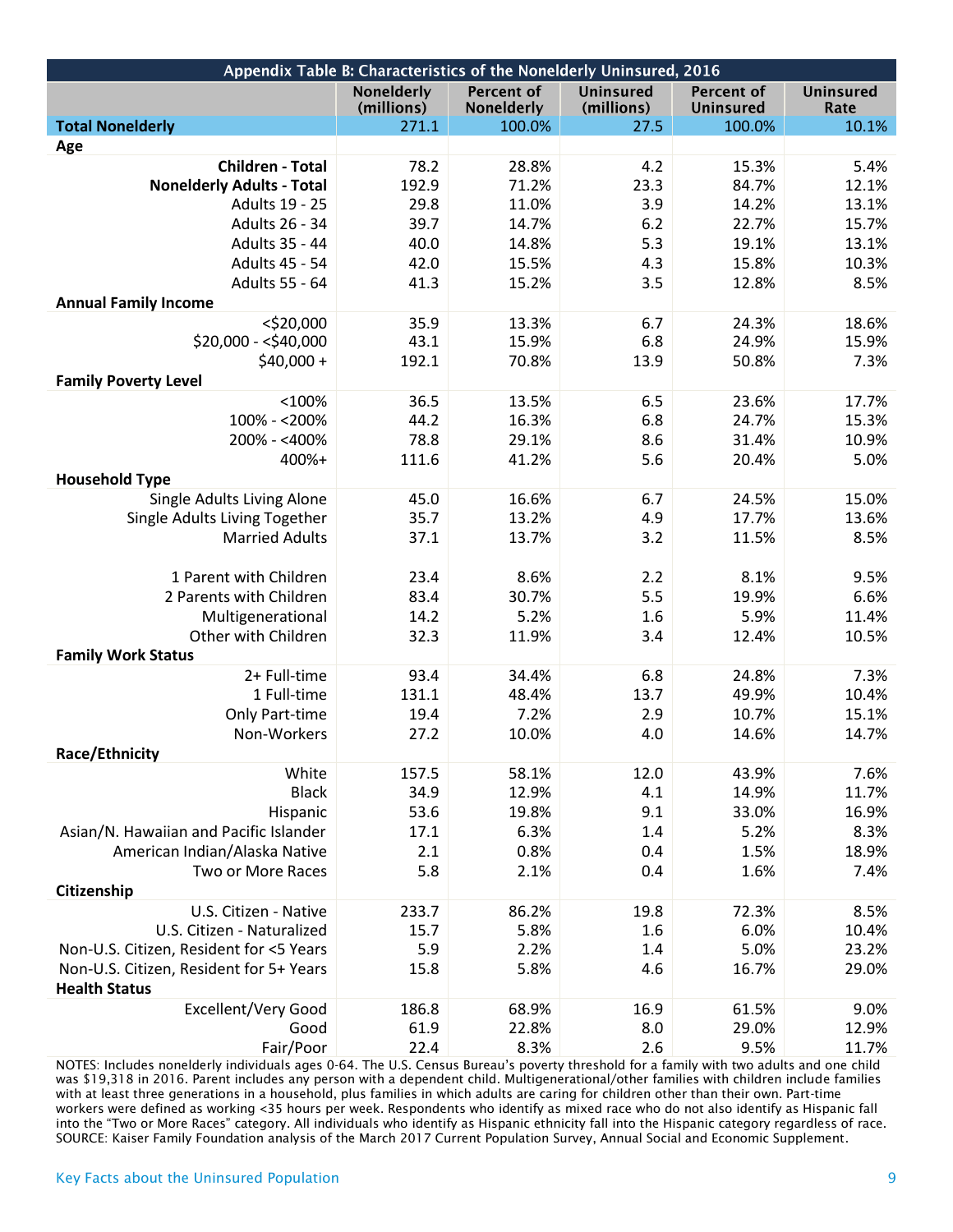## **Endnotes**

 $\overline{a}$ 

<sup>1</sup> Robin A. Cohen, Michael E. Martinez, and Emily P. Zammitti, *Health Insurance Coverage: Early Release of Estimates from the National Health Interview Survey, January – March 2017* (Hyattsville, MD: National Center for Health Statistics, August 2017), <https://www.cdc.gov/nchs/data/nhis/earlyrelease/insur201708.pdf>

<sup>2</sup> State Health Facts. "Total Marketplace Enrollment and Financial Assistance, February 2017." Kaiser Family Foundation, 2017, <http://kff.org/health-reform/state-indicator/total-marketplace-enrollment-and-financial-assistance/>

<sup>3</sup> State Health Facts. "Total Monthly Medicaid and CHIP Enrollment." Kaiser Family Foundation, June 2017, [http://kff.org/health](http://kff.org/health-reform/state-indicator/total-monthly-medicaid-and-chip-enrollment/)[reform/state-indicator/total-monthly-medicaid-and-chip-enrollment/.](http://kff.org/health-reform/state-indicator/total-monthly-medicaid-and-chip-enrollment/)

<sup>4</sup> Rachel Garfield, Anthony Damico, Cynthia Cox, Gary Claxton, and Larry Levitt*, New Estimates of Eligibility for ACA Coverage among the Uninsured* (Washington, DC: Kaiser Family Foundation, Jan 2016)[, http://kff.org/health-reform/issue-brief/new](http://kff.org/health-reform/issue-brief/new-estimates-of-eligibility-for-aca-coverage-among-the-uninsured/)[estimates-of-eligibility-for-aca-coverage-among-the-uninsured/](http://kff.org/health-reform/issue-brief/new-estimates-of-eligibility-for-aca-coverage-among-the-uninsured/)

<sup>5</sup> Bianca DiJulio, Jamie Firth, and Mollyann Brodi, *Kaiser Health Tracking Poll: December 2015*, (Washington, D.C.: Kaiser Family Foundation, Dec 2015),<http://kff.org/health-costs/poll-finding/kaiser-health-tracking-poll-december-2015/>

<sup>6</sup> Karen Pollitz, Jennifer Tolbert, and Ashley Semanskee. *2016 Survey of Health Insurance Marketplace Assister Programs and Brokers* (Washington, DC: Kaiser Family Foundation, June 2016), [http://www.kff.org/health-reform/report/2016-survey-of-health](http://www.kff.org/health-reform/report/2016-survey-of-health-insurance-marketplace-assister-programs-and-brokers/)[insurance-marketplace-assister-programs-and-brokers/](http://www.kff.org/health-reform/report/2016-survey-of-health-insurance-marketplace-assister-programs-and-brokers/)

<sup>7</sup> Kaiser Family Foundation analysis of the March 2017 Current Population Survey, Annual Social and Economic Supplement

<sup>8</sup> Kaiser Family Foundation analysis of the March 2017 Current Population Survey, Annual Social and Economic Supplement

<sup>9</sup> Kaiser Family Foundation. *2016 Employer Health Benefits Survey* (Washington, DC: Kaiser Family Foundation, September 2016), <http://kff.org/report-section/ehbs-2016-summary-of-findings/>

<sup>10</sup> State Health Facts. "Status of State Action on the Medicaid Expansion Decision." Kaiser Family Foundation*,* 2017, <http://kff.org/health-reform/state-indicator/state-activity-around-expanding-medicaid-under-the-affordable-care-act/>

<sup>11</sup> Tricia Brooks, Karina Wagnerman, Samantha Artiga, Elizabeth Cornachione, and Petry Ubri, *Medicaid and CHIP Eligibility, Enrollment, Renewal, and Cost Sharing Policies as of January 2017: Findings from a 50-State Survey* (Washington, DC: Kaiser Family Foundation, January 2017), [http://www.kff.org/medicaid/report/medicaid-and-chip-eligibility-enrollment-renewal-and-cost](http://www.kff.org/medicaid/report/medicaid-and-chip-eligibility-enrollment-renewal-and-cost-sharing-policies-as-of-january-2017-findings-from-a-50-state-survey/)[sharing-policies-as-of-january-2017-findings-from-a-50-state-survey/](http://www.kff.org/medicaid/report/medicaid-and-chip-eligibility-enrollment-renewal-and-cost-sharing-policies-as-of-january-2017-findings-from-a-50-state-survey/) 

<sup>12</sup> Rachel Garfield and Anthony Damico, *The Coverage Gap: Uninsured Poor Adults in States that Do Not Expand Medicaid - An Update* (Washington, DC: Kaiser Family Foundation, January 2016)[, http://kff.org/health-reform/issue-brief/the-coverage-gap](http://kff.org/health-reform/issue-brief/the-coverage-gap-uninsured-poor-adults-in-states-that-do-not-expand-medicaid-an-update/)[uninsured-poor-adults-in-states-that-do-not-expand-medicaid-an-update/](http://kff.org/health-reform/issue-brief/the-coverage-gap-uninsured-poor-adults-in-states-that-do-not-expand-medicaid-an-update/)

<sup>13</sup> Samantha Artiga and Anthony Damico, *Health Coverage and Care for Immigrants* (Washington, DC: Kaiser Family Foundation, July 2017),<http://www.kff.org/disparities-policy/issue-brief/health-coverage-and-care-for-immigrants/>

<sup>14</sup> Kaiser Family Foundation analysis of the March 2017 Current Population Survey, Annual Social and Economic Supplement

 $15$  \$19,318 for a family of three in 2016

<sup>16</sup> Kaiser Family Foundation analysis of the March 2017 Current Population Survey, Annual Social and Economic Supplement

<sup>17</sup> Kaiser Family Foundation analysis of the March 2017 Current Population Survey, Annual Social and Economic Supplement

<sup>18</sup> Kaiser Family Foundation analysis of the March 2017 Current Population Survey, Annual Social and Economic Supplement

<sup>19</sup> Samantha Artiga and Anthony Damico, *Health Coverage and Care for Immigrants* (Washington, DC: Kaiser Family Foundation, July 2017),<http://www.kff.org/disparities-policy/issue-brief/health-coverage-and-care-for-immigrants/>

<sup>20</sup> Kaiser Family Foundation analysis of the 2016 National Health Interview Survey

<sup>21</sup> Jack Hadley, "Insurance Coverage, Medical Care Use, and Short-term Health Changes Following an Unintentional Injury or the Onset of a Chronic Condition." *JAMA* 297, no. 10 (March 2007):1073-84.

<sup>22</sup> Stacey McMorrow, Genevieve M. Kenney, and Dana Goin, "Determinants of Receipt of Recommended Preventive Services: Implications for the Affordable Care Act," *American Journal of Public Health* 104, no. 12 (Dec 2014): 2392-9.

<sup>23</sup> Kaiser Family Foundation analysis of the 2016 National Health Interview Survey

<sup>24</sup> Jack Hadley, "Insurance Coverage, Medical Care Use, and Short-term Health Changes Following an Unintentional Injury or the Onset of a Chronic Condition," *JAMA* 297, no. 10 (March 2007): 1073-84.